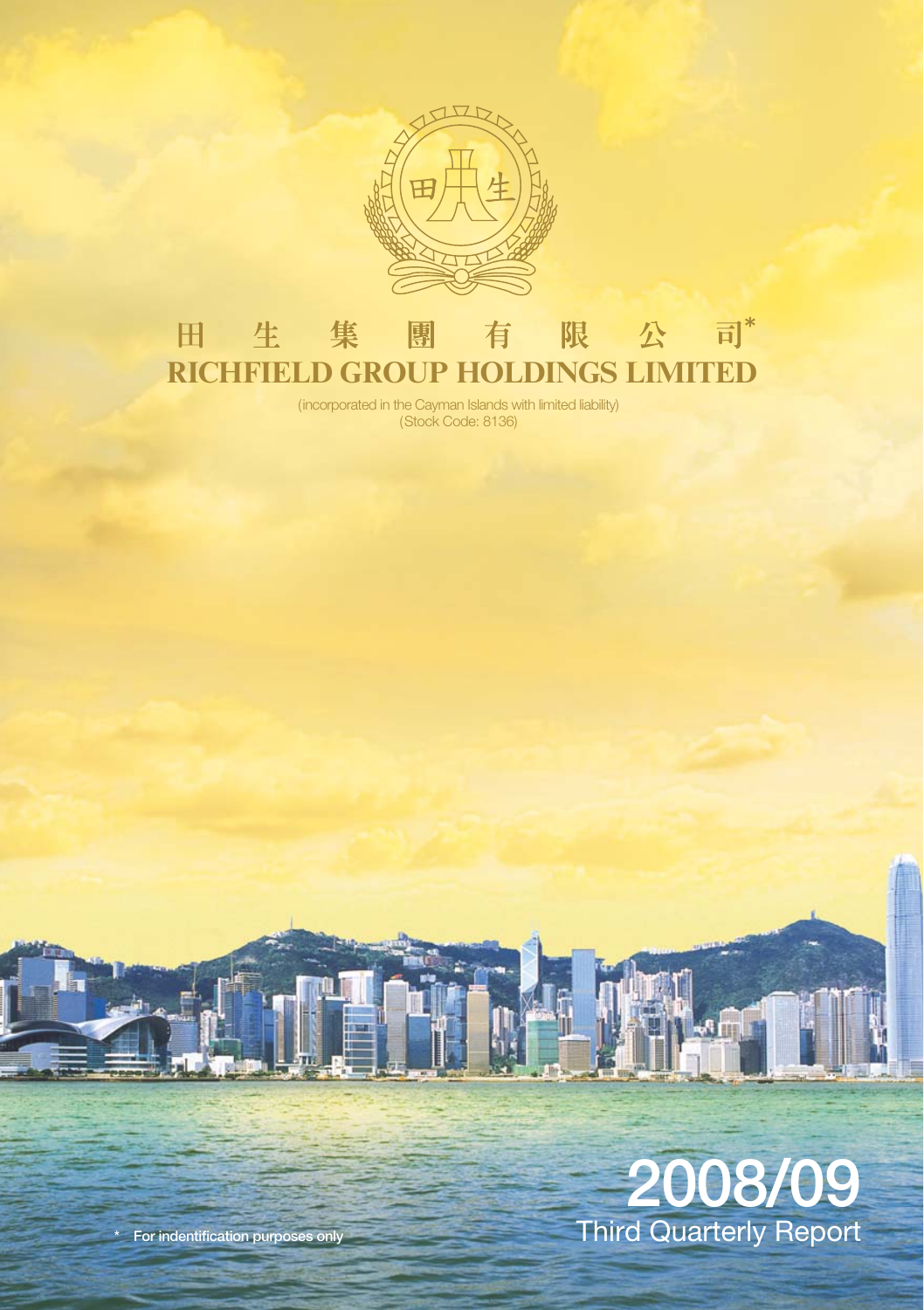#### **CHARACTERISTICS OF THE GROWTH ENTERPRISE MARKET ("GEM") OF THE STOCK EXCHANGE OF HONG KONG LIMITED (THE "STOCK EXCHANGE")**

**GEM has been positioned as a market designed to accommodate companies to which a higher investment risk may be attached than other companies listed on the Stock Exchange. Prospective investors should be aware of the potential risks of investing in such companies and should make the decision to invest only after due and careful consideration. The greater risk profile and other characteristics of GEM mean that it is a market more suited to professional and other sophisticated investors.**

**Given the emerging nature of companies listed on GEM, there is a risk that securities traded on GEM may be more susceptible to high market volatility than securities traded on the Main Board and no assurance is given that there will be a liquid market in the securities traded on GEM.**

*Hong Kong Exchanges and Clearing Limited and the Stock Exchange takes no responsibility for the contents of this report, makes no representation as to its accuracy or completeness and expressly disclaims any liability whatsoever for any loss howsoever arising from or in reliance upon the whole or any part of the contents of this report.*

*This report, for which the directors of Richfield Group Holdings Limited collectively and individually accept full responsibility, includes particulars given in compliance with the Rules Governing the* Listing of Securities on GEM of the Stock Exchange (the "GEM Listing Rules") for the purpose of *giving information with regard to Richfield Group Holdings Limited. The directors, having made all reasonable enquiries, confirm that, to the best of their knowledge and belief: (1) the information contained in this report is accurate and complete in all material respects and not misleading; (2) there are no other matters the omission of which would make any statement in this report misleading; and (3) all opinions expressed in this report have been arrived at after due and careful consideration and are founded on bases and assumptions that are fair and reasonable.*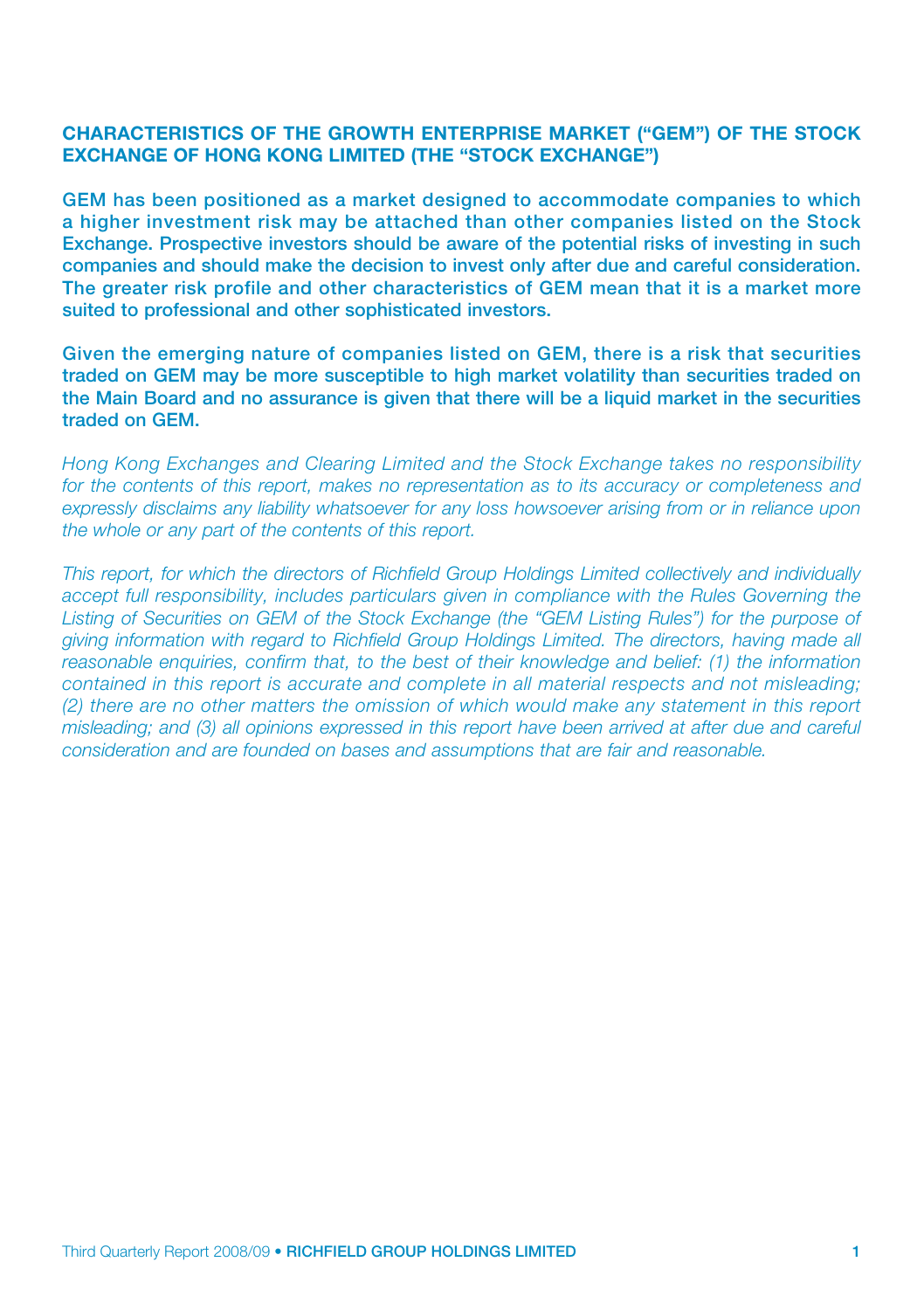## **THIRD QUARTERLY RESULTS**

The board of directors (the "Board") of Richfield Group Holdings Limited (the "Company") herein presents the unaudited consolidated results of the Company and its subsidiaries (collectively referred to as the "Group") for the three months and nine months ended 31 December 2008 together with the comparative unaudited figures for the corresponding periods in 2007 as follows:

# **UNAUDITED CONDENSED CONSOLIDATED INCOME STATEMENT**

*For the three months and nine months ended 31 December 2008*

|                                                                                                              |              | Nine months ended<br>31 December       |                                        | Three months ended<br>31 December      |                                        |
|--------------------------------------------------------------------------------------------------------------|--------------|----------------------------------------|----------------------------------------|----------------------------------------|----------------------------------------|
|                                                                                                              | <b>Notes</b> | 2008<br>(Unaudited)<br><b>HK\$'000</b> | 2007<br>(Unaudited)<br><b>HK\$'000</b> | 2008<br>(Unaudited)<br><b>HK\$'000</b> | 2007<br>(Unaudited)<br><b>HK\$'000</b> |
| <b>REVENUE</b>                                                                                               | 3            | 60,645                                 | 97,611                                 | 20,292                                 | 30,887                                 |
| Cost of sales                                                                                                |              | (31,092)                               | (66, 655)                              | (9,832)                                | (26, 409)                              |
| <b>Gross profit</b>                                                                                          |              | 29,553                                 | 30,956                                 | 10,460                                 | 4,478                                  |
| Other income<br>Selling and distribution expenses<br>Administrative expenses                                 | 3            | 3,357<br>(1,882)<br>(11,692)           | 5,100<br>(8,802)<br>(7, 435)           | 1,177<br>(596)<br>(4,212)              | 3,275<br>(611)<br>(1, 427)             |
| <b>OPERATING PROFIT</b><br><b>Finance costs</b>                                                              |              | 19,336                                 | 19,819<br>(6,967)                      | 6,829                                  | 5,715<br>(1, 911)                      |
| PROFIT BEFORE INCOME TAX<br>Income tax expense                                                               | 4<br>5       | 19,336<br>(4, 386)                     | 12,852<br>(2, 170)                     | 6,829<br>(1,602)                       | 3,804<br>(146)                         |
| <b>PROFIT ATTRIBUTABLE TO</b><br><b>EQUITY HOLDERS OF</b><br><b>THE COMPANY</b>                              |              | 14,950                                 | 10,682                                 | 5,227                                  | 3,658                                  |
| <b>DIVIDENDS</b>                                                                                             | 6            |                                        |                                        |                                        |                                        |
| <b>EARNINGS PER SHARE FOR</b><br><b>PROFIT ATTRIBUTABLE TO</b><br><b>EQUITY HOLDERS TO</b><br><b>COMPANY</b> | 7            |                                        |                                        |                                        |                                        |
| <b>Basic</b>                                                                                                 |              | HK0.51 cent                            | HK0.43 cent                            | HK0.18 cent                            | HK0.12 cent                            |
| <b>Diluted</b>                                                                                               |              | N/A                                    | N/A                                    | N/A                                    | N/A                                    |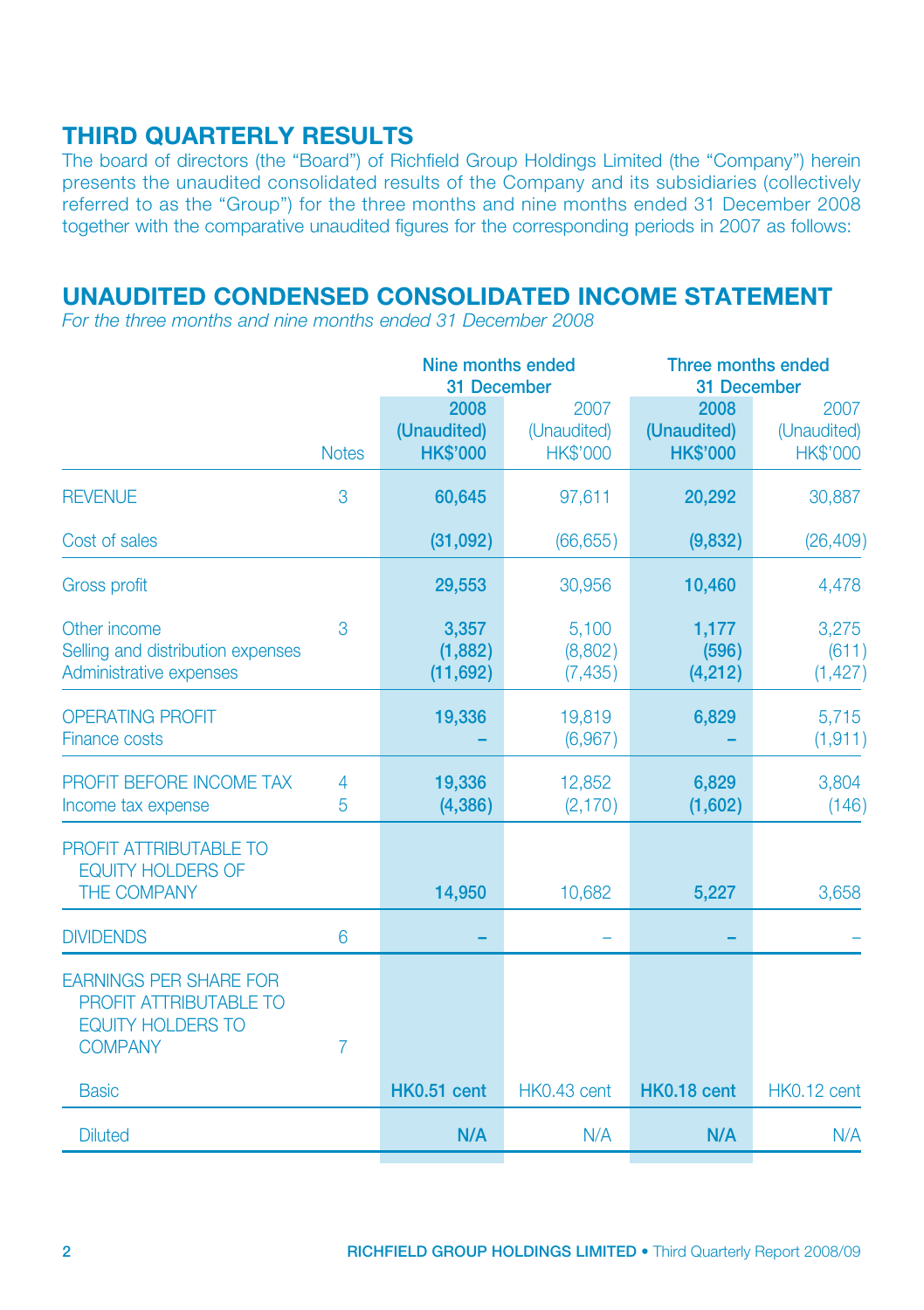# **UNAUDITED CONDENSED CONSOLIDATED STATEMENT OF CHANGES IN EQUITY**

*For the nine months ended 31 December 2008*

|                                                  | <b>Share</b><br>capital<br>(Unaudited)<br><b>HK\$'000</b> | <b>Share</b><br>premium<br>account<br>(Unaudited)<br><b>HK\$'000</b> | Convertible<br>bond equity<br>reserve<br>(Unaudited)<br><b>HK\$'000</b> | Fair value<br>reserve<br>(Unaudited)<br><b>HK\$'000</b> | Accumulated<br>losses<br>(Unaudited)<br><b>HK\$'000</b> | Total<br>(Unaudited)<br><b>HK\$'000</b> |
|--------------------------------------------------|-----------------------------------------------------------|----------------------------------------------------------------------|-------------------------------------------------------------------------|---------------------------------------------------------|---------------------------------------------------------|-----------------------------------------|
| At 1 April 2007                                  | 18,000                                                    | 39,632                                                               |                                                                         |                                                         | (22,908)                                                | 34,724                                  |
| Issue of convertible bonds<br>Full conversion of |                                                           |                                                                      | 149.101                                                                 |                                                         |                                                         | 149,101                                 |
| convertible bonds                                | 7,600                                                     | 450,986                                                              | (149, 101)                                                              |                                                         |                                                         | 309,485                                 |
| <b>Issue of new shares</b>                       | 3,685                                                     | 265,320                                                              |                                                                         |                                                         |                                                         | 269,005                                 |
| <b>Issuing costs</b>                             |                                                           | (7, 119)                                                             |                                                                         |                                                         |                                                         | (7, 119)                                |
| Net profit for the period                        |                                                           |                                                                      |                                                                         |                                                         | 10,682                                                  | 10,682                                  |
| At 31 December 2007                              | 29,285                                                    | 748,819                                                              |                                                                         |                                                         | (12, 226)                                               | 765,878                                 |

|                                                                 | <b>Share</b><br>capital<br>(Unaudited)<br><b>HK\$'000</b> | <b>Share</b><br>premium<br>account<br>(Unaudited)<br><b>HK\$'000</b> | Convertible<br>bond equity<br>reserve<br>(Unaudited)<br><b>HK\$'000</b> | <b>Fair value</b><br>reserve<br>(Unaudited)<br><b>HK\$'000</b> | <b>Retained</b><br>profits<br>(Unaudited)<br><b>HK\$'000</b> | Total<br>(Unaudited)<br><b>HK\$'000</b> |
|-----------------------------------------------------------------|-----------------------------------------------------------|----------------------------------------------------------------------|-------------------------------------------------------------------------|----------------------------------------------------------------|--------------------------------------------------------------|-----------------------------------------|
| At 1 April 2008<br>Net fair value loss on<br>available-for-sale | 29.285                                                    | 747.769                                                              |                                                                         |                                                                | 4.749                                                        | 781,803                                 |
| financial assets                                                |                                                           |                                                                      |                                                                         | (9,050)                                                        |                                                              | (9,050)                                 |
| Net profit for the period                                       |                                                           |                                                                      |                                                                         |                                                                | 14.950                                                       | 14.950                                  |
| Final dividend paid                                             |                                                           | (20, 997)                                                            |                                                                         |                                                                |                                                              | (20, 997)                               |
| At 31 December 2008                                             | 29.285                                                    | 726,772                                                              |                                                                         | (9,050)                                                        | 19,699                                                       | 766,706                                 |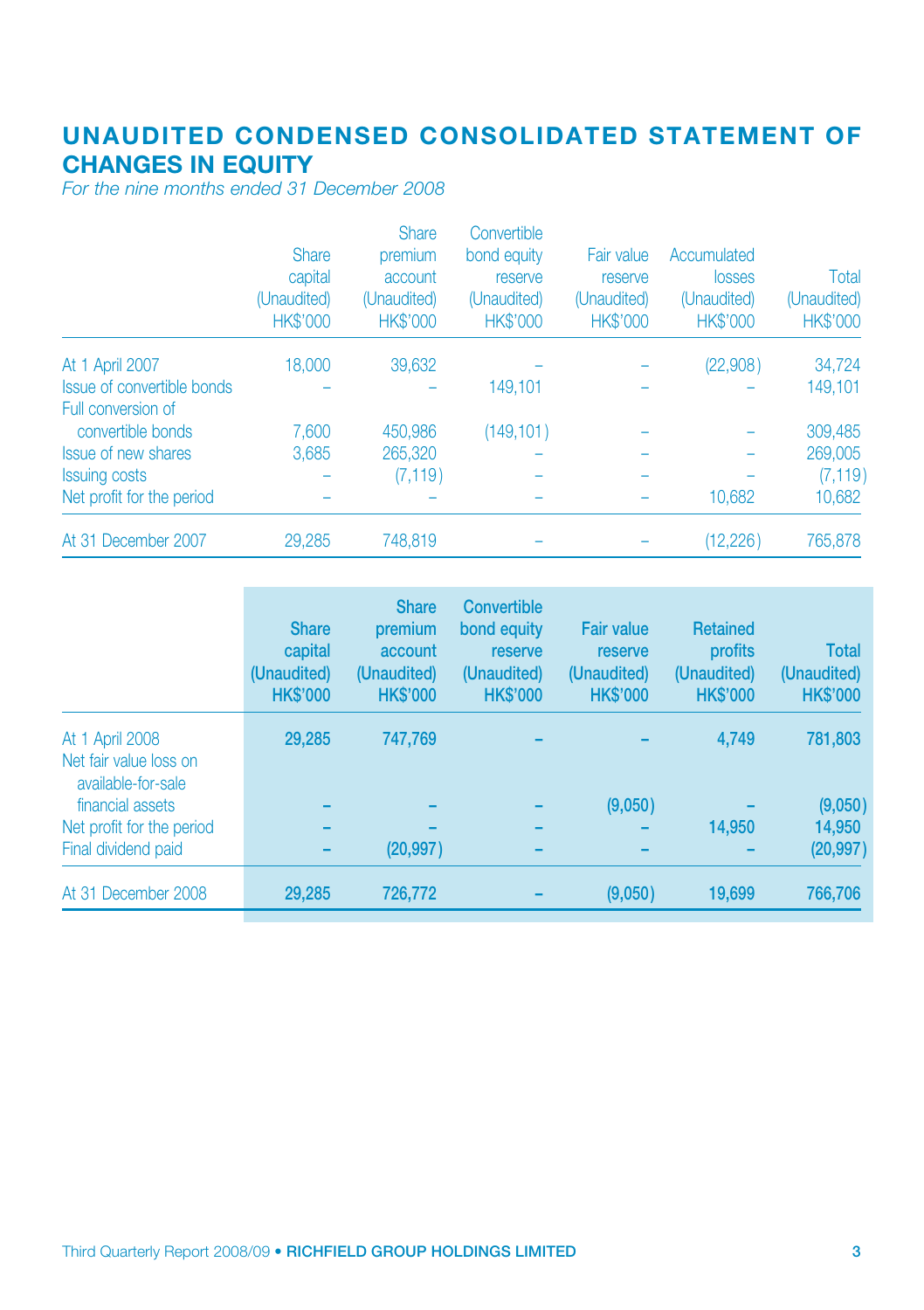# **NOTES TO THE CONDENSED CONSOLIDATED FINANCIAL STATEMENTS**

#### **1. GENERAL INFORMATION**

Richfield Group Holdings Limited (the "Company") was incorporated in the Cayman Islands on 10 January 2002 as an exempted company with limited liability under the Companies Law (2001 Second Revision) of the Cayman Islands. The address of its registered office is Cricket Square, Hutchins Drive, P.O. Box 2681, Grand Cayman KY1-1111, Cayman Islands and its principal place of business is Unit 1209, 12th Floor, Silvercord Tower 2, 30 Canton Road, Tsim Sha Tsui, Hong Kong. The Company's shares are listed on the Growth Enterprise Market ("GEM") of The Stock Exchange of Hong Kong Limited (the "Stock Exchange").

The principal activity of the Company is investment holding. The subsidiaries (together with the Company referred to as the "Group") are principally engaged in the provision of property brokerage services, carrying out schemes for property consolidation, assembly and redevelopment, property trading in Hong Kong, the trading of recycled computers and the trading of bags and accessories.

#### **2. BASIS OF PREPARATION**

The unaudited condensed consolidated results of the Group for the nine months ended 31 December 2008 (the "Condensed Financial Report") have been prepared in accordance with Hong Kong Financial Reporting Standards issued by the Hong Kong Institute of Certified Public Accountants (the "HKICPA") and the applicable disclosure requirements of the Rules Governing the Listing of Securities on the GEM of the Stock Exchange.

The Condensed Financial Report should be read in conjunction with the annual financial statements of the Company for the year ended 31 March 2008 (the "2008 Annual Financial Statements").

The preparation of the Condensed Financial Report requires management to make judgements, estimates and assumptions that affect the application of policies and reported amounts of assets and liabilities, income and expenses on a year to date basis. Actual results may differ from these estimates.

The Condensed Financial Report have been prepared under the historical cost convention, except for financial assets at fair value through profit or loss which are stated at fair value.

The Condensed Financial Report are presented in Hong Kong Dollars ("HK\$") which is also the functional currency of the Company and all values are rounded to the nearest thousand ("HK\$'000") unless otherwise stated.

The accounting policies and methods of computation adopted in the preparation of the Condensed Financial Report are consistent with those adopted in the 2008 Annual Financial **Statements**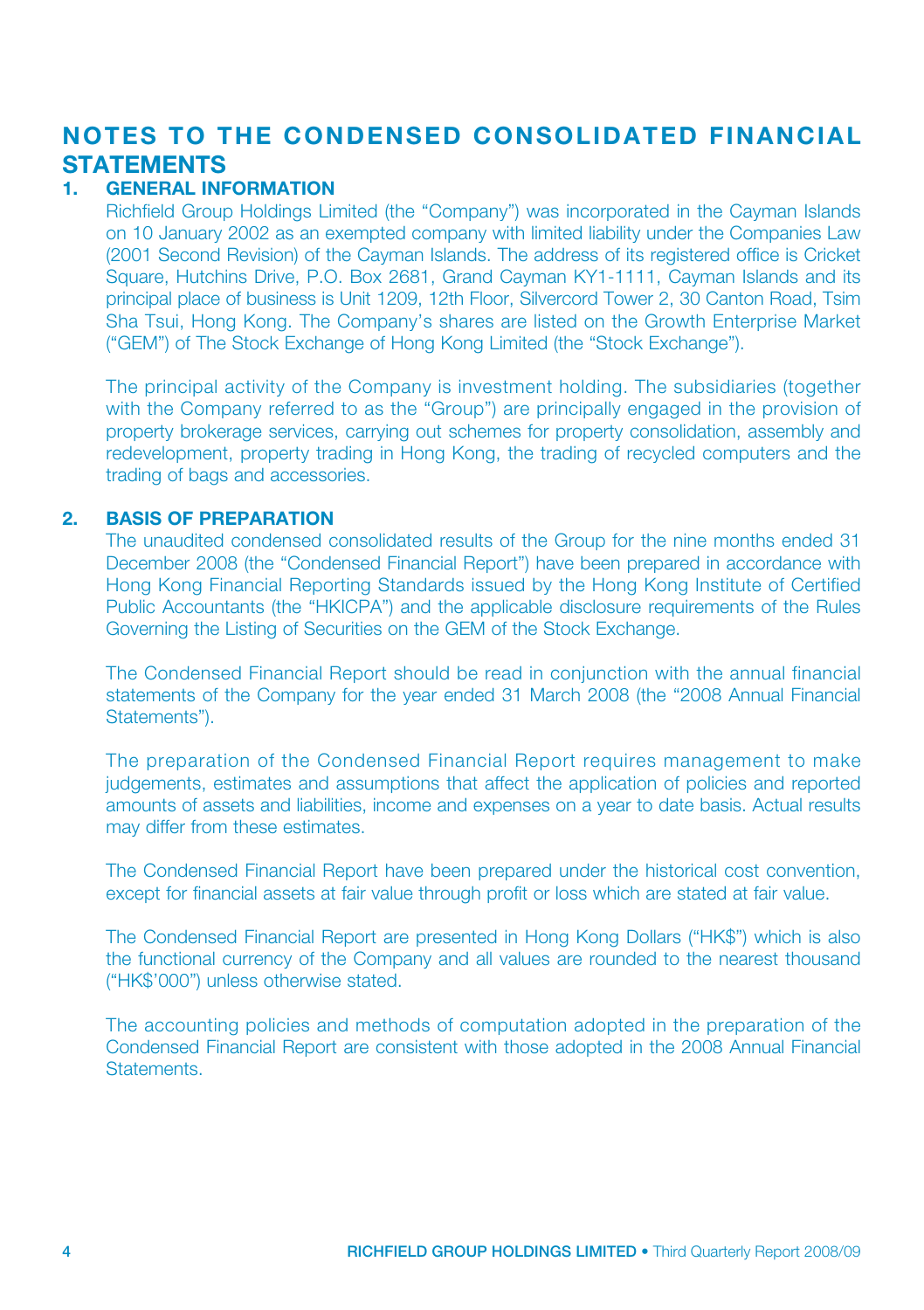#### **3. REVENUE AND OTHER INCOME**

Revenue represents the net invoiced value of goods sold and net value of services rendered, after allowances for returns and trade discounts. All significant transactions amongst the companies comprising the Group have been eliminated on consolidation. Revenue recognised during the period is as follows:

|                                                                                         | Nine months ended<br>31 December       |                                        | Three months ended<br>31 December      |                                        |
|-----------------------------------------------------------------------------------------|----------------------------------------|----------------------------------------|----------------------------------------|----------------------------------------|
|                                                                                         | 2008<br>(Unaudited)<br><b>HK\$'000</b> | 2007<br>(Unaudited)<br><b>HK\$'000</b> | 2008<br>(Unaudited)<br><b>HK\$'000</b> | 2007<br>(Unaudited)<br><b>HK\$'000</b> |
| Revenue<br>Commission income<br>Sales of properties<br>Sales of goods                   | 46,887<br>13,758                       | 30,874<br>9,169<br>57,568              | 16,843<br>3,449                        | 10,393<br>9,169<br>11,325              |
|                                                                                         | 60,645                                 | 97,611                                 | 20,292                                 | 30,887                                 |
| Other income<br>Interest income<br>Fair value gain on financial<br>assets at fair value | 2,683                                  | 4,526                                  | 884                                    | 3,023                                  |
| through profit or loss, net<br>Dividend income<br><b>Sundry income</b>                  | 331<br>343                             | 574                                    | 21<br>134<br>138                       | 252                                    |
|                                                                                         | 3,357                                  | 5,100                                  | 1,177                                  | 3,275                                  |
|                                                                                         | 64,002                                 | 102,711                                | 21,469                                 | 34,162                                 |
|                                                                                         |                                        |                                        |                                        |                                        |

Certain comparative figure have been reclassified to conform with the current period's presentation of the result report.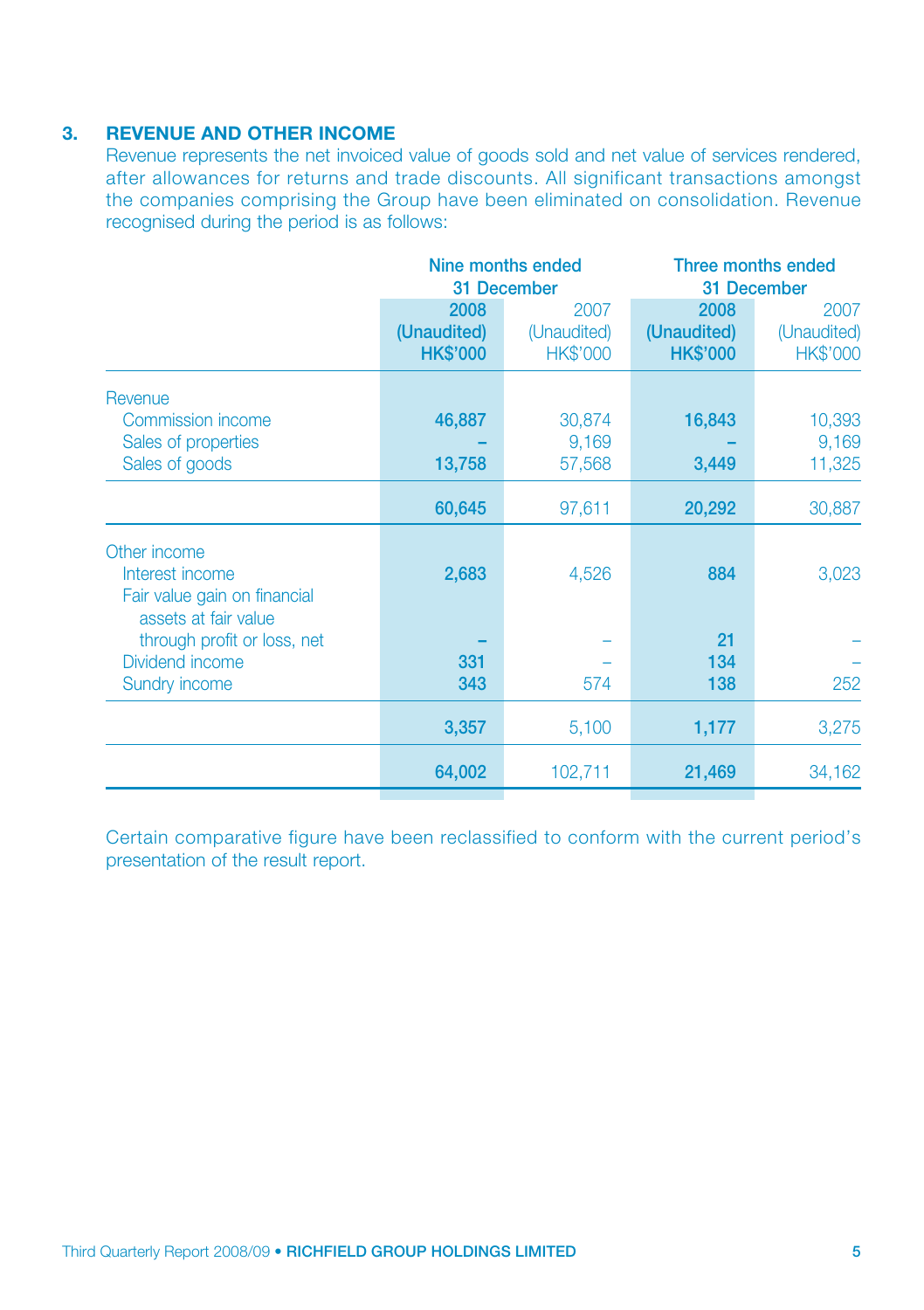#### **4. PROFIT BEFORE INCOME TAX**

The Group's profit before income tax is arrived at after charging the following:

|                                        |                 | Nine months ended<br>31 December | Three months ended<br>31 December |                 |
|----------------------------------------|-----------------|----------------------------------|-----------------------------------|-----------------|
|                                        | 2008            | 2007                             | 2008                              | 2007            |
|                                        | (Unaudited)     | (Unaudited)                      | (Unaudited)                       | (Unaudited)     |
|                                        | <b>HK\$'000</b> | <b>HK\$'000</b>                  | <b>HK\$'000</b>                   | <b>HK\$'000</b> |
| Fair value loss on financial assets at |                 |                                  |                                   |                 |
| fair value through profit or loss, net | 2,620           |                                  |                                   |                 |
| Effective interest expense on          |                 |                                  |                                   |                 |
| convertible bonds                      |                 | 2,586                            |                                   |                 |
| Effective interest expense on          |                 |                                  |                                   |                 |
| promissory notes                       |                 | 4.379                            |                                   | 1,911           |
| Interest on overdrafts and             |                 |                                  |                                   |                 |
| bank loans                             |                 | 2                                |                                   |                 |
| Depreciation                           | 394             | 314                              | 153                               | 54              |

#### **5. INCOME TAX EXPENSE**

Hong Kong profits tax has been provided at the rate of 16.5% (three and nine months ended 31 December 2007: 17.5%) on the estimated assessable profit arising in Hong Kong for the current period. Taxes on profits assessable in other jurisdictions have been calculated at the rates of tax prevailing in the places in which the Group operates, based on existing legislation, interpretation and practices in respect thereof.

Deferred tax had not been provided for the Group because the Group had no significant temporary differences at the balance sheet date (31 December 2007: Nil).

#### **6. DIVIDENDS**

The Board does not recommend the payment of a dividend for the nine months ended 31 December 2008 (nine months ended 31 December 2007: Nil).

#### **7. EARNINGS PER SHARE**

The calculations of basic earnings per share for the three and nine months ended 31 December 2008 are based on the unaudited consolidated net profit attributable to equity holders of the Company for the three and nine months ended 31 December 2008 of approximately HK\$5,227,000 and HK\$14,950,000 respectively (three and nine months ended 31 December 2007: HK\$3,658,000 and HK\$10,682,000 respectively) and on the weighted average number of 2,928,500,000 shares during the three and nine months ended 31 December 2008 (three and nine months ended 31 December 2007: 2,928,500,000 shares and 2,493,014,545 shares respectively).

Diluted earnings per share for the three and nine months ended 31 December 2008 and the corresponding periods in 2007 have not been disclosed as no dilutive events existed during those periods.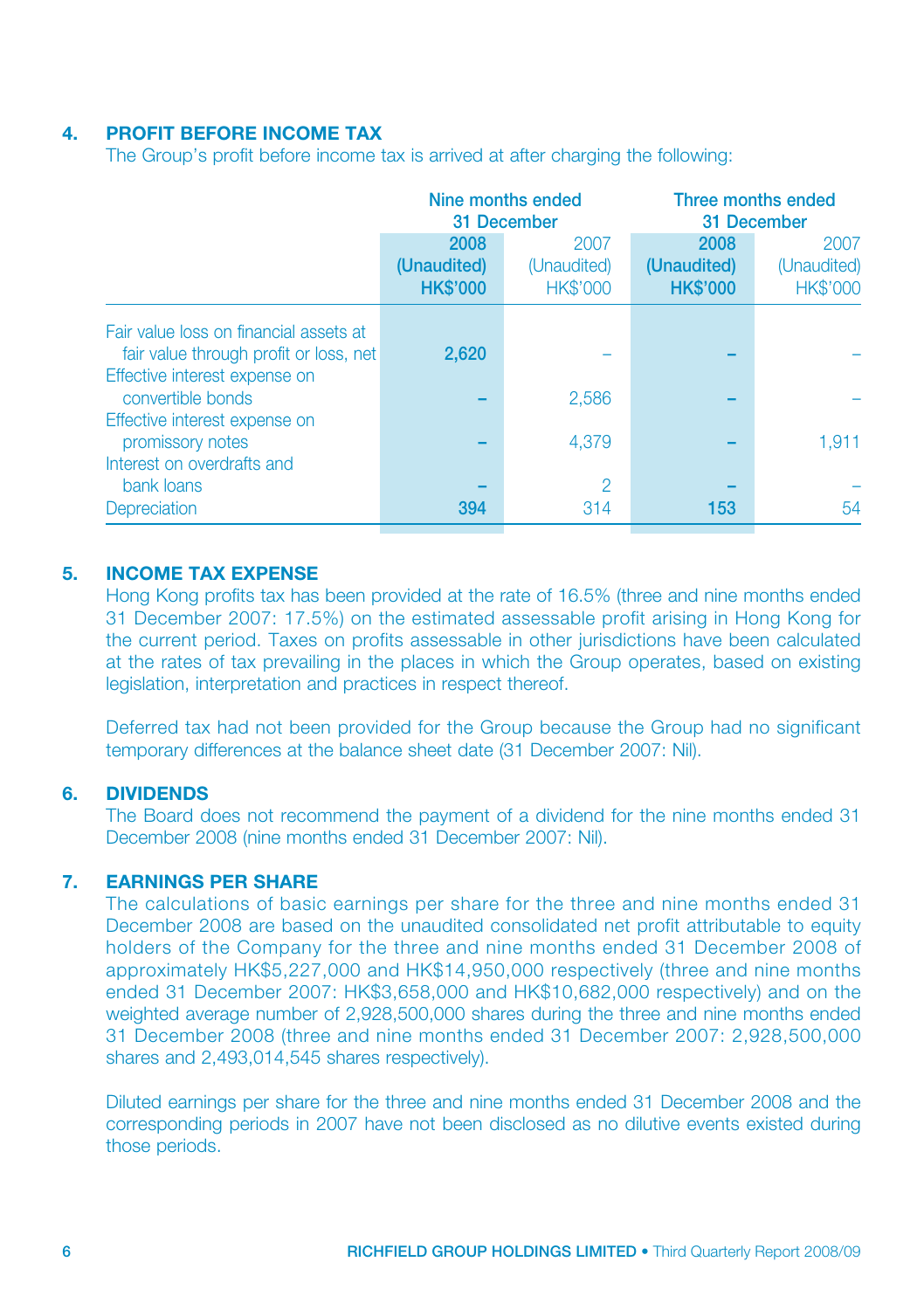#### **8. GOODWILL/LONG TERM FINANCIAL INSTRUMENTS**

Goodwill relates to the acquisition of Richfield Realty Limited ("Richfield Realty"). Pursuant to the settlement agreement dated 12 June 2008 (the "Settlement Agreement") as supplemented by another supplemental agreement (the "Supplemental Agreement") entered into between the shareholder and the Company dated 17 July 2008 (collectively referred to as the "Settlement Agreements") and pursuant to the resolution for the approval of the Settlement Agreements in the extraordinary general meeting (the "EGM") held on 25 August 2008, the repayment for the amount due from one of the shareholders is now compensated by a new guaranteed profit of Richfield Realty. Details of which have been set out in the Company's interim report dated 10 November 2008.

As the Settlement Agreements together with the sales and purchase agreement dated 10 April 2007 (the "Acquisition Agreement") for the acquisition of Richfield Realty (the "Acquisition") are constituted as one transaction as a whole and therefore are read together for the Acquisition. The long term financial instruments of HK\$326,367,000 as at the previous balance sheet date are now reclassified as goodwill arising from the Acquisition. As a result, goodwill arising from the Acquisition amounted to HK\$474,000,000 as at 31 December 2008. There is no impact to the consolidated net assets, the consolidated total assets and the consolidated net current assets of the Group nor is there any impact on the consolidated income statement of the Group arising from the above reclassification.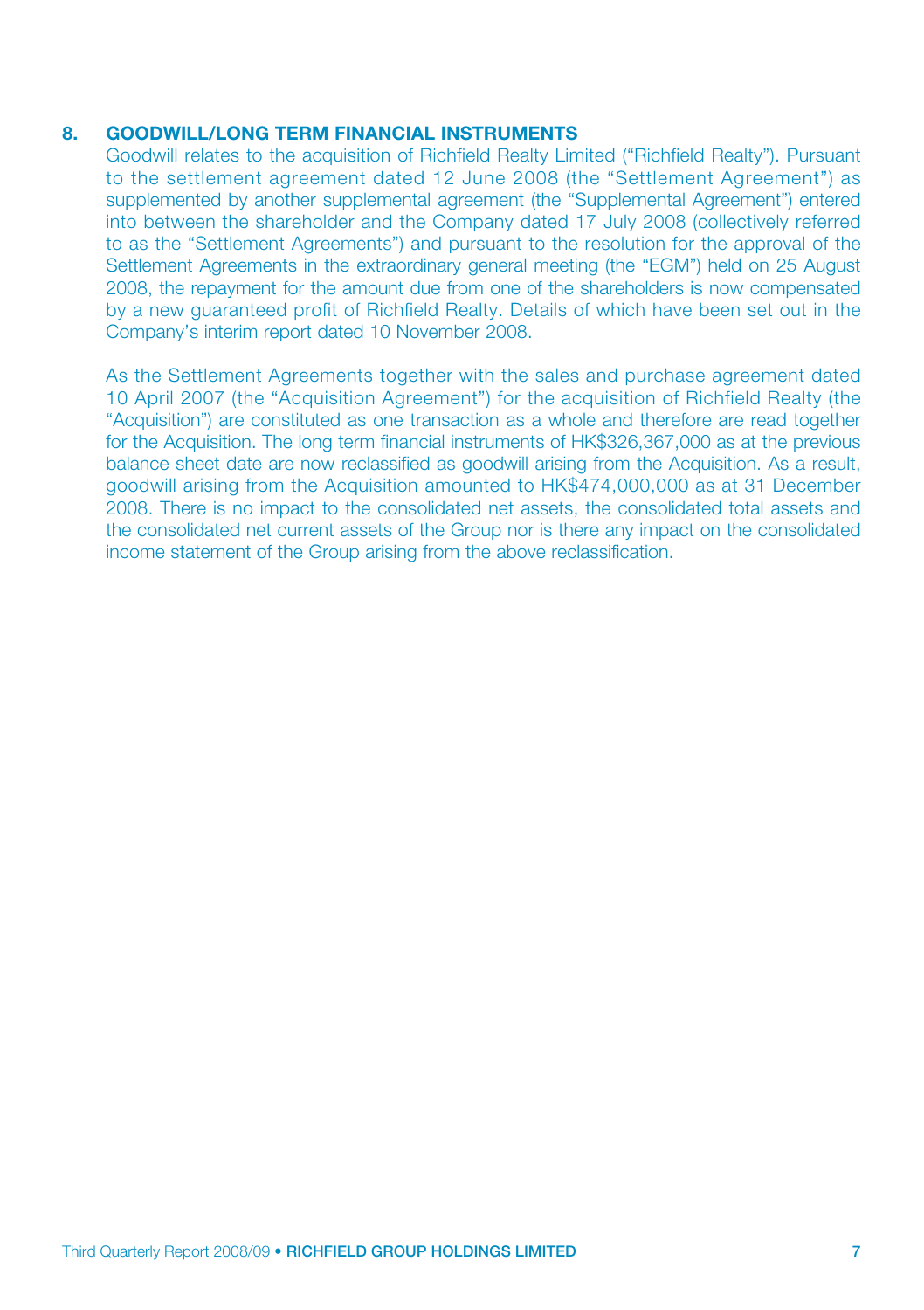## **MANAGEMENT DISCUSSION AND ANALYSIS**

The Group is principally engaged in the provision of property brokerage services, carrying out schemes for property consolidation, assembly and redevelopment, property trading in Hong Kong, trading of recycled computers and trading of bags and accessories.

The Group is also currently engaged in property assembly schemes for approximately 110 redevelopment projects in Hong Kong. Those engaged projects are all residential and commercial properties which are located in Hong Kong Island and Kowloon.

The bags sold by the Group consist principally of business bags, sports bags, backpacks, handbags and wallets. The accessories sold by the Group include belts, watches, spectacles and umbrellas. The trading of recycled computers by the Group includes PCs, laptops and computer parts (such as RAM modules, LCD panels, hard disks, DVD-ROMs, plastic covers, and keyboards etc.).

# **FINANCIAL REVIEW**

#### **RESULTS**

During the nine months ended 31 December 2008, the Group recorded a turnover of approximately HK\$60,645,000, representing a decrease of approximately 37.9% compared with the corresponding period last year of approximately HK\$97,611,000. The decrease in turnover was mainly attributed to the decrease in turnover of the business of trading of recycled computers and trading of bags and accessories. In respect of the business of property assembly and brokerage, it contributes approximately HK\$46,887,000 to the turnover of the Group for the period and this represents an increase of approximately 17.1% compared with the corresponding period last year of approximately HK\$40,043,000.

Profit before income tax of the Group for the nine months ended 31 December 2008 was approximately HK\$19,336,000, representing an increase of approximately 50.5% when compared with the corresponding period last year of approximately HK\$12,852,000. As a result of the improvement in business of property assembly and brokerage for the period, profit attributable to equity holders for the period was increased to approximately HK\$14,950,000 compared with that of approximately HK\$10,682,000 for the corresponding period last year.

## **BUSINESS REVIEW**

During the nine months ended 31 December 2008, despite of the deterioration of the local economy and property market, the Group continued to expand its core business, the provision of property assembly, brokerage and trading. Turnover from the property assembly and brokerage business for the nine months ended 31 December 2008 was approximately HK\$46,887,000, representing an increase of approximately 17.1% (nine months ended 31 December 2007: approximately HK\$40,043,000). Operating profit for the property assembly and brokerage business was approximately HK\$24,959,000 which was increased by approximately 56.4% compared with that of approximately HK\$15,961,000 for the corresponding period last year.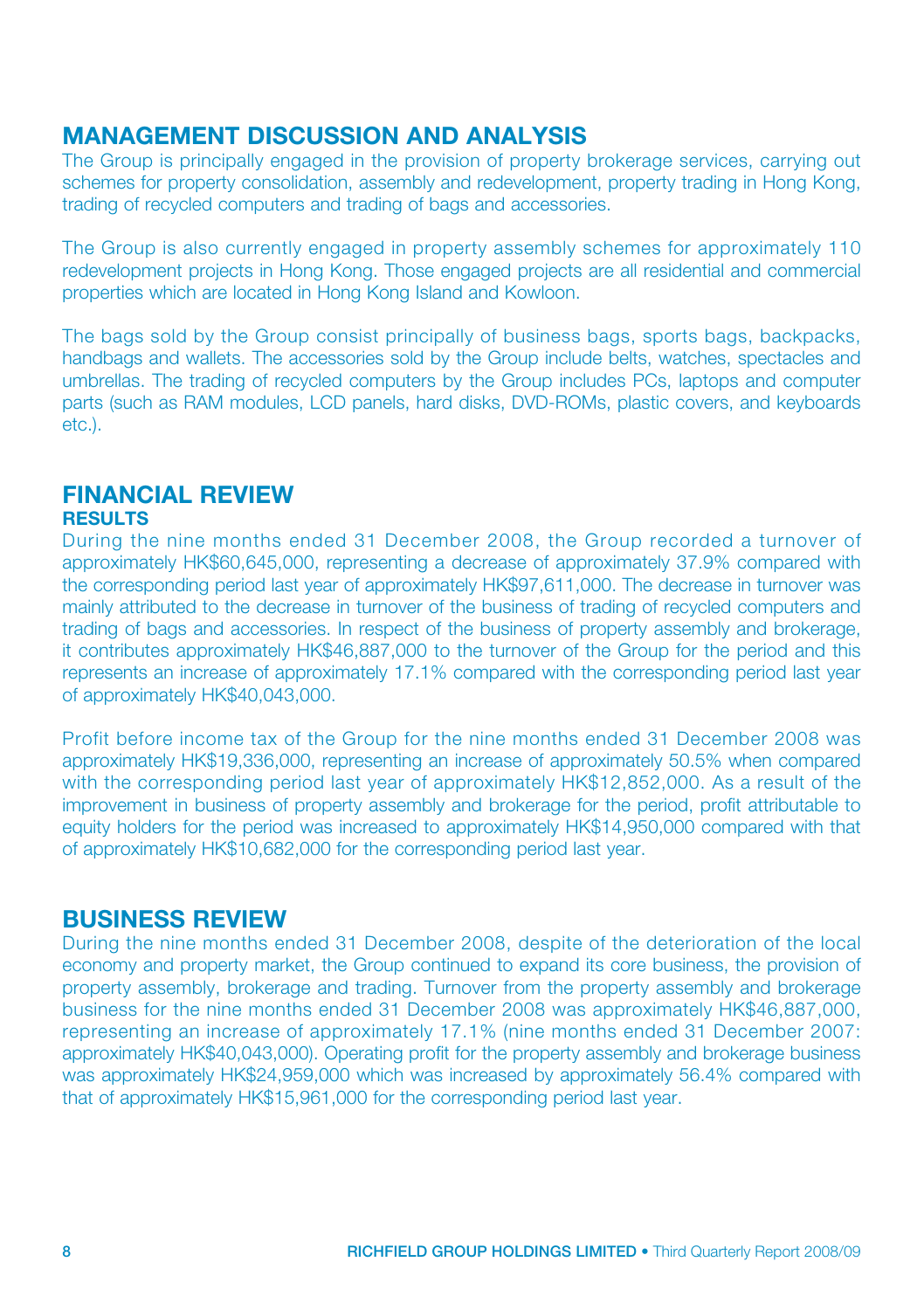During the period under review, the Group has completed 7 major assembly projects, which are mainly located in the densely populated areas in Hong Kong Island and Kowloon, such as Causeway Bay, Western District, Sham Shui Po, etc., with the total contract sum and the total gross profit of approximately HK\$501,330,000 and approximately HK\$32,200,000 respectively.

As at 31 December 2008, the Group had approximately 110 property assembly projects in progress with a total site area of approximately 1,000,000 square feet. Among those projects in progress, approximately 44 projects are located in Hong Kong Island, mainly in the Mid-Levels, Sheung Wan, Causeway Bay, Western District, Shau Kei Wan and Quarry Bay. Approximately 66 projects are located in Kowloon, mainly in Sham Shui Po, Mong Kok, Kwun Tong, Tai Kok Tsui, Ho Man Tin and To Kwa Wan.

The business of trading of recycled computers contributed approximately HK\$10,802,000 to the Group's turnover for the nine months ended 31 December 2008, representing approximately 17.8% of the Group's turnover for the reporting period and a substantial decrease compared with the corresponding period last year (nine months ended 31 December 2007: approximately HK\$29,437,000). An operating loss of approximately HK\$3,301,000 was recorded for the reporting period. The operating loss and the decrease in turnover in this sector for the nine months ended 31 December 2008 were mainly caused by the fierce competitions in Hong Kong and China markets and the rising operating costs. In addition, the demand of recycled computers continued to shrink as the price difference between new and recycled computers was reducing.

The trading business of bags and accessories recorded a turnover and operating loss of approximately HK\$2,956,000 and approximately HK\$79,000 respectively for the nine months ended 31 December 2008, where the turnover shows a substantial decrease compared with the corresponding period last year. The decrease in turnover and the sustained operating loss in this sector were mainly due to the adverse market condition as a result of market slowdown and keen competitions in the global market and drastic increase in operating costs.

## **CAPITAL STRUCTURE**

There is no material change in capital structure of the Company during the nine months ended 31 December 2008.

## **PROSPECTS**

The poor market sentiment as a result of financial crisis has inevitably affected the Group's core business of property brokerage and assembly in the short run. The tightening of credit market causes developers to act with more prudence since they are more difficult in getting finance for their development project. The progress of most property development projects has also been delayed. The performance of the Group has been affected to a certain extent in the near-term. However, the Group remains optimistic in property brokerage and assembly business in the long run because of the limited supply of land in urban districts and the favourable political environment in Hong Kong. The Group would take this opportunity to search for new potential property assembly projects for the future.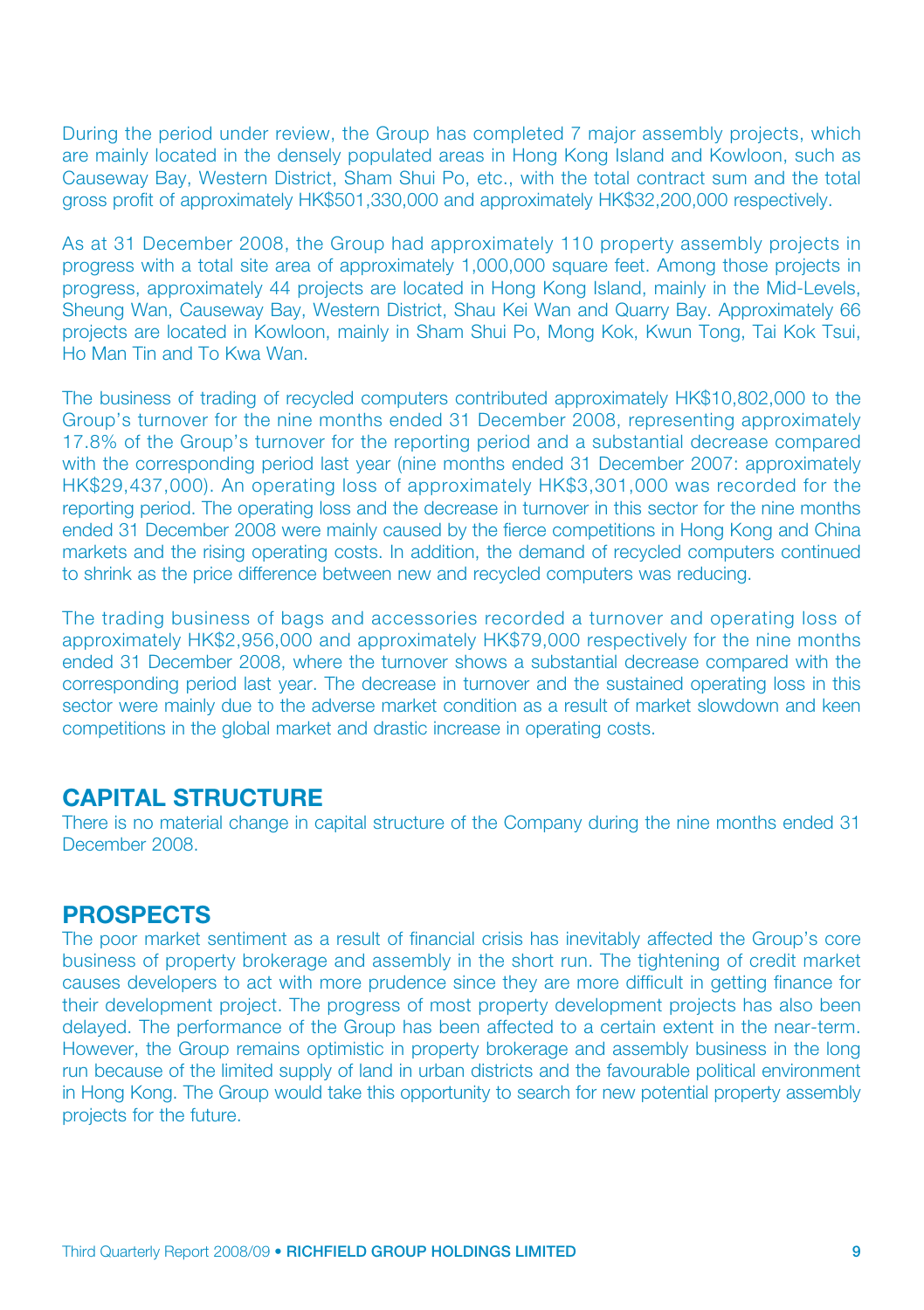The trading businesses of bags and accessories and recycled computers have suffered more since the economy downturn due to the adverse market conditions and keen market competitions in both retail and wholesale markets. Turnover and profitability of both businesses have been decreased significantly. In order to minimise the loss, the Group has restrained from making further investments and has tightened control over the cash flow for both businesses. The Group would also consider discontinuing the businesses if the operating loss continues in the forthcoming future.

## **CONNECTED TRANSACTION**

Pursuant to the Acquisition Agreement, both Richfield (Holdings) Limited, as the vendor of the Acquisition, and Mr. Au Wing Wah, as the guarantor of the Acquisition were guaranteed that the audited net profit before payment of the bonus payable to the management of Richfield Realty and after tax and any extraordinary or exceptional items of Richfield Realty for the year ended 28 May 2008 (the "Guaranteed Period") should not be less than HK\$150,000,000 (the "Guaranteed Profit").

However, according to the audited financial statements of Richfield Realty, the Guaranteed Profit was not met as a result of the unforeseeable economic environment. Having considered the prospects of the business of the property assembly and brokerage and the potential of Richfield Realty, the Settlement Agreement was entered into on 12 June 2008 which, among the other things, was proposed to extend the time for fulfillment of an agreed guaranteed profit of approximately HK\$345,949,000.

On 18 July 2008, the Company subsequently announced that the financial year end of the Company has been changed from 31 March to 30 June commencing from the financial year of 2008/2009. Having considered the change of financial year end date of the Company, the vendor, and Mr. Au entered into the Supplemental Agreement in respect of the amendments of certain terms of the Settlement Agreement on 17 July 2008.

At the EGM held on 25 August 2008, the resolution in respect of the approval of the Settlement Agreements and the transactions contemplated thereunder was duly passed as ordinary resolution by poll, which was demanded by the Chairman of the meeting for voting.

Save as disclosed above, there were no significant connected party transactions entered into by the Group for the nine months ended 31 December 2008.

## **SHARE OPTIONS**

During the nine months ended 31 December 2008, no share option was granted, exercised or lapsed under the share option scheme adopted on 21 May 2002.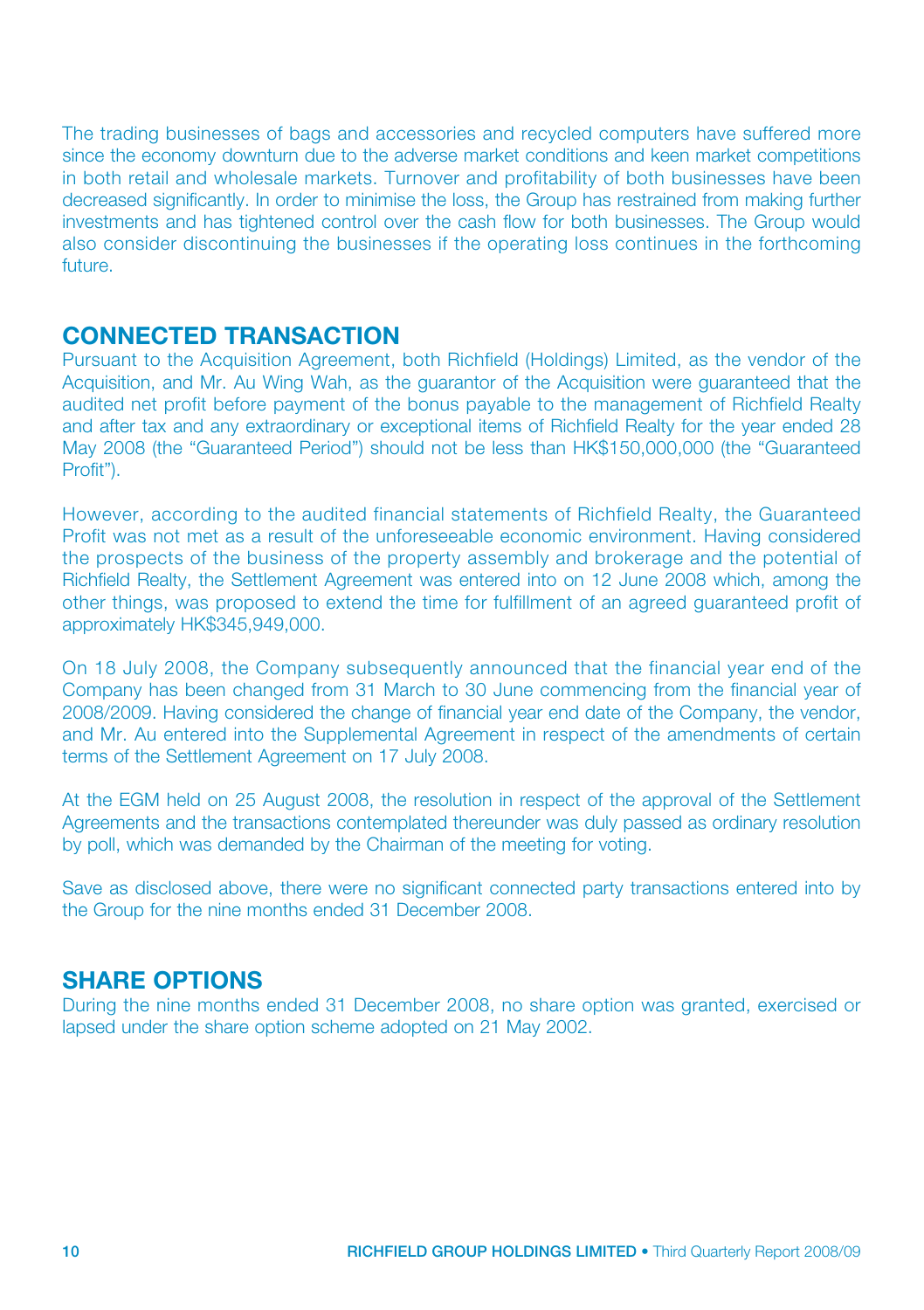# **DIRECTORS' AND CHIEF EXECUTIVES' INTERESTS AND SHORT POSITION IN THE SHARES, UNDERLYING SHARES AND DEBENTURES OF THE COMPANY OR ANY ASSOCIATED CORPORATION**

As at 31 December 2008, the interests and short positions of the directors and chief executives of the Company in the shares, underlying shares and debentures of the Company or any of its associated corporations (within the meaning of Part XV of the Securities and Futures Ordinance (Cap. 571, Laws of Hong Kong) ("SFO")) which were required to be notified to the Company and the Stock Exchange pursuant to Divisions 7 and 8 of Part XV of the SFO (including interests or short positions which they were taken or deemed to have under such provisions of the SFO) or as recorded in the register required to be kept by the Company under Section 352 of the SFO or otherwise notified to the Company and the Stock Exchange pursuant to the required standards of dealings by directors as referred to in Rules 5.46 of the GEM Listing Rules, were as follows:

|                                          |                             | <b>Number of Shares</b> |               | Approximate<br>percentage of<br>shareholding |
|------------------------------------------|-----------------------------|-------------------------|---------------|----------------------------------------------|
| <b>Director</b>                          | Personal<br><i>interest</i> | Corporate<br>interest   | <b>Total</b>  |                                              |
| Mr. Pong Wai San,<br>Wilson ("Mr. Pong") | 352.176.000                 | 936,794,000<br>(Note)   | 1.288.970.000 | 44.01%                                       |

Note: These shares are beneficially owned by Virtue Partner Group Limited, a company wholly owned by Mr. Pong.

All the interests disclosed above represent long position in the shares of the Company.

Save as disclosed above, as at 31 December 2008, none of the directors and chief executives of the Company had any other interests or short positions in any shares, underlying shares or debentures of the Company or any of its associated corporation (within the meaning of Part XV of the SFO) which were required to be notified to the Company and the Stock Exchange pursuant to Divisions 7 and 8 of Part XV of the SFO (including interests or short positions which they were taken or deemed to have under such provisions of the SFO), or which were required to be recorded in the register kept by the Company under Section 352 of the SFO or otherwise notified to the Company and the Stock Exchange pursuant to Rules 5.46 of the GEM Listing Rules.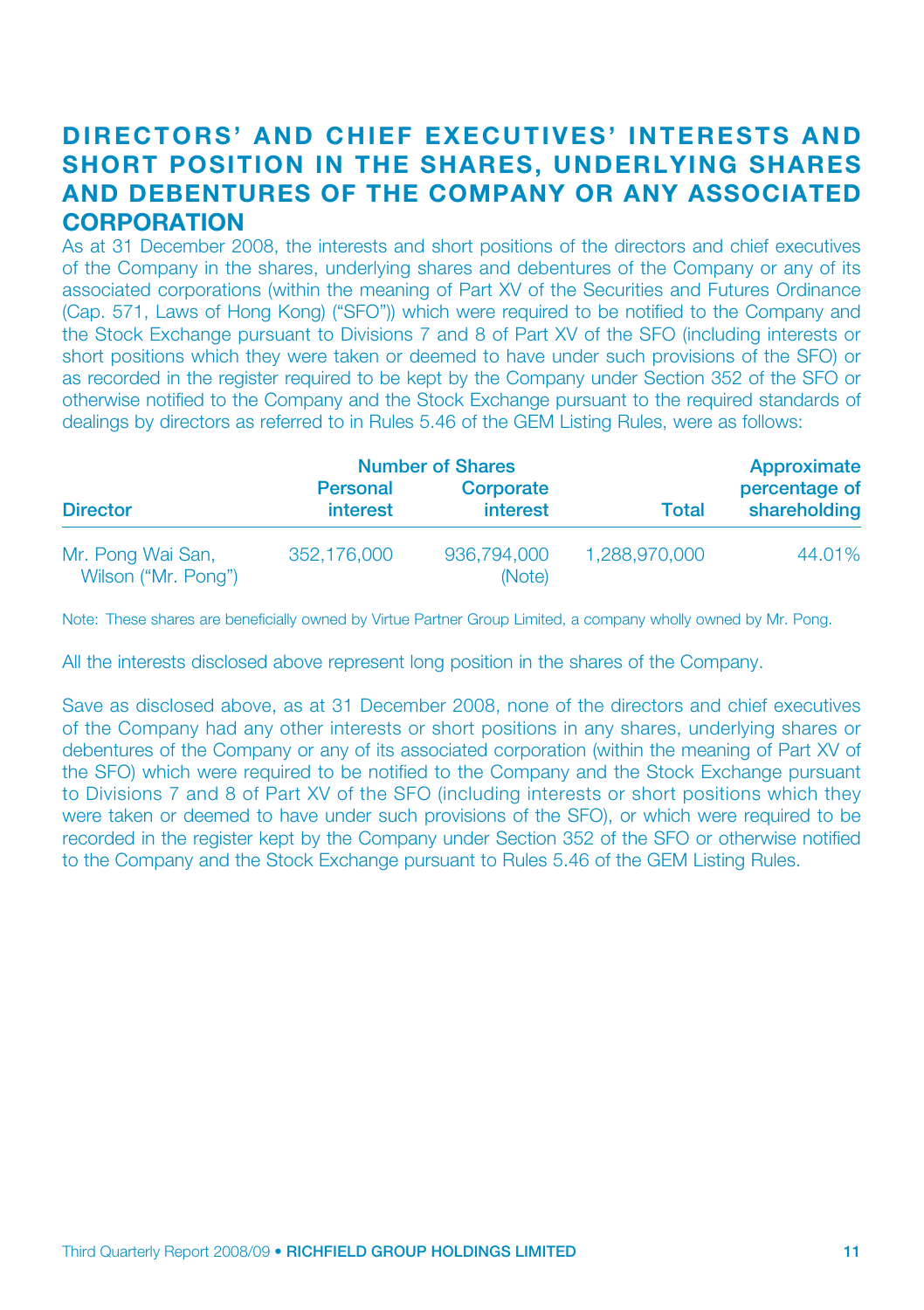# **SUBSTANTIAL SHAREHOLDERS' INTERESTS IN SHARES**

As at 31 December 2008, other than the interests of certain directors and chief executive of the Company as disclosed under the section headed "Directors' and chief executives' interests and short positions in the shares, underlying shares and debentures of the company or any associated corporation" above, the interest or short positions of person in the shares and underlying shares and debentures of the Company which would fall to be disclosed to the Company under the provisions of Divisions 2 and 3 of Part XV of the SFO or, who is, directly or indirectly, interested in 5% or more of the nominal value of any class of share capital carrying rights to vote in all circumstances at general meetings of any other members of the Group, or any other substantial shareholders whose interests or short positions were recorded in the register required to be kept by the Company under Section 336 of the SFO were as follows:

| Name of shareholder                                 | Capacity in<br>which shares<br>are held | Number of<br>issued shares | Percentage of<br>the issued<br>share capital |
|-----------------------------------------------------|-----------------------------------------|----------------------------|----------------------------------------------|
| Ms. Tung Ching Yee, Helena<br>(Note 1)              | <b>Family interest</b>                  | 1,288,970,000              | 44.01%                                       |
| <b>Virtue Partner Group Limited</b><br>(Note 2)     | Beneficial owner                        | 936,794,000                | 31.99%                                       |
| Richfield (Holdings) Limited<br>(Note 3)            | <b>Beneficial owner</b>                 | 760,000,000                | 25,95%                                       |
| Mr. Au Wing Wah<br>$('Mr. Au")$ (Note 3)            | Interest in controlled<br>corporation   | 760,000,000                | 25.95%                                       |
| Ms. Kong Pik Fan (Note 4)                           | <b>Family interest</b>                  | 760,000,000                | 25.95%                                       |
| Vastwood Limited (Note 3)                           | <b>Beneficial owner</b>                 | 760,000,000                | 25.95%                                       |
| <b>Richfield Group Holdings</b><br>Limited (Note 3) | Interest in controlled<br>corporation   | 760,000,000                | 25.95%                                       |

Notes:

- 1. Ms. Tung Ching Yee, Helena is the wife of Mr. Pong and accordingly deemed to be interested in the shares beneficially owned by Mr. Pong in his own capacity and through his controlled corporation, Virtue Partner Group Limited, under SFO.
- 2. These shares are beneficially owned by Virtue Partner Group Limited, a company wholly owned by Mr. Pong.
- 3. These shares are beneficially owned by Richfield (Holdings) Limited, a company wholly owned by Mr. Au, and therefore Mr. Au deemed to be interested in the shares owned by Richfield (Holdings) Limited, under SFO. On 12 June 2008, Richfield (Holdings) Limited as a chargor has executed a share charge in favour of Vastwood Limited, a wholly-owned subsidiary of Richfield Group Holdings Limited, as a chargee in respect of the fixed charge over these 760,000,000 shares. Therefore, Richfield Group Holdings Limited deemed to be interested in the shares owned by Vastwood Limited under SFO.
- 4. Ms. Kong Pik Fan is the wife of Mr. Au and accordingly deemed to be interested in the shares beneficially owned by Mr. Au in his own capacity and through his controlled corporation, Richfield (Holdings) Limited, under SFO.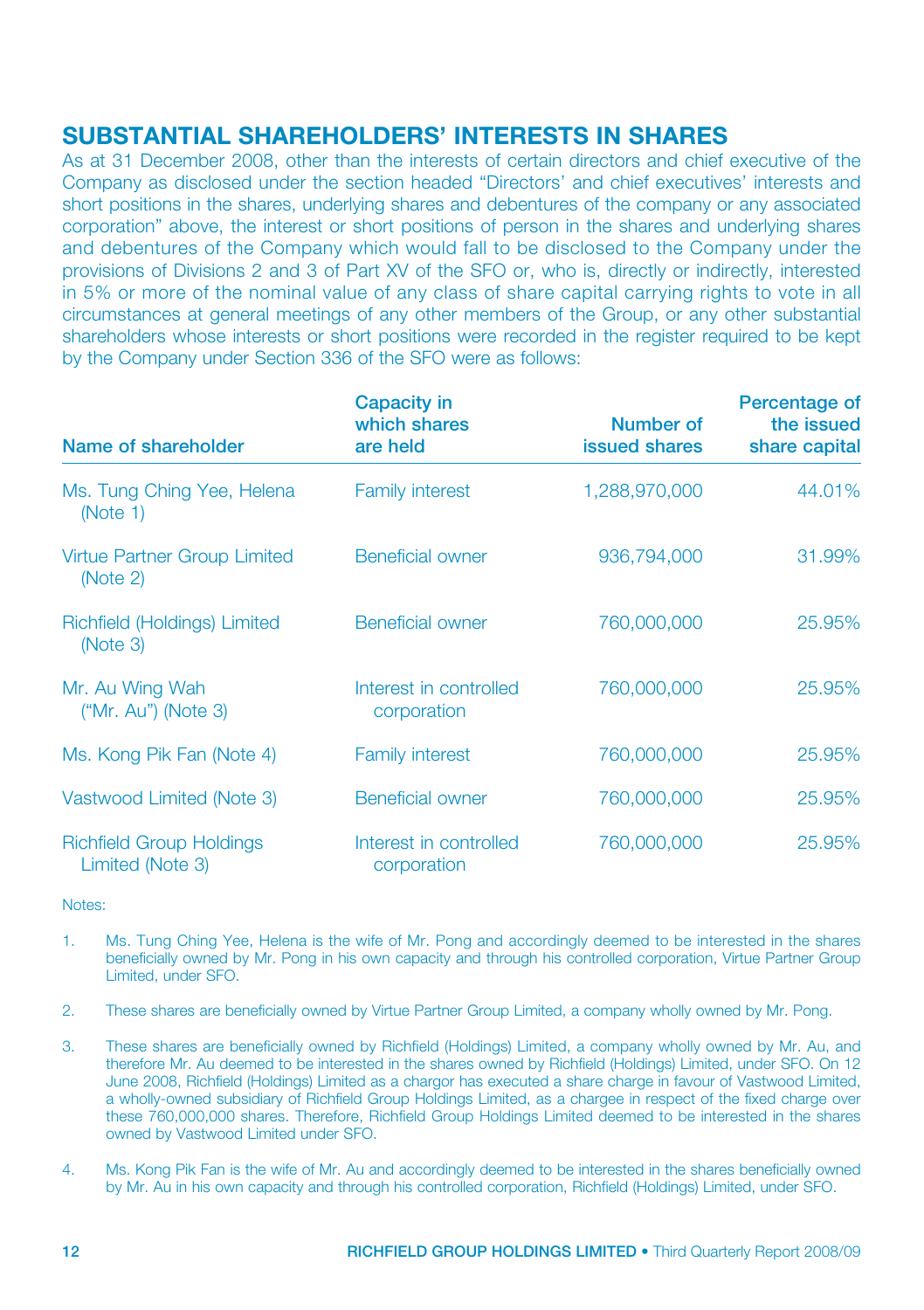All the interests disclosed above represent long position in shares of the Company.

Save as disclosed above, as at 31 December 2008, the directors of the Company were not aware of any other person (other than the directors and chief executive of the Company) who had an interest or short position in the shares or underlying shares of the Company which would fall to be disclosed to the Company under the provisions of Divisions 2 and 3 of Part XV of the SFO or, who is, directly or indirectly, interested in 5% or more of the nominal value of any class of share capital carrying rights to vote in all circumstances at general meetings of any other members of the Group, or any other substantial shareholders whose interests or short positions were recorded in the register required to be kept by the Company under Section 336 of the SFO.

## **DIRECTOR'S RIGHTS TO ACQUIRE SHARE OR DEBENTURES**

Apart from as disclosed under the heading "Directors' and chief executives' interests and short positions in the shares, underlying shares and debentures of the company or any associated corporation" above, at no time during the reporting period were rights to acquire benefits by means of the acquisition of shares in or debentures of the Company or of any other body corporate granted to any directors or their respective spouse or children under 18 years of age, or were any such rights exercised by them; or was the Company, its holding company or any of its subsidiaries a party to any arrangements to enable the directors, their respective spouse or children under 18 years of age to acquire such rights in the Company or any other body corporate.

## **CHANGE OF FINANCIAL YEAR END DATE**

The financial year end of the Company has been changed from 31 March to 30 June commencing from the financial year of 2008/2009. Accordingly, the forthcoming financial period will cover the 15-month period from 1 April 2008 to 30 June 2009. For details, please refer to the announcement of the Company dated 18 July 2008.

# **PURCHASE, REDEMPTION OR SALE OF THE LISTED SECURITIES OF THE COMPANY**

Neither the Company, nor any of its subsidiaries has purchased, redeemed or sold any of the Company's listed shares during the nine months ended 31 December 2008.

# **DIRECTOR'S INTERESTS IN COMPETING INTERESTS**

As at the date of this report, none of the directors, the management shareholders of the Company and their respective associates (as defined in the GEM Listing Rules) had any interest in a business which causes or may cause a significant competition with the business of the Group and any other conflicts of interest which any such person has or may have with the Group.